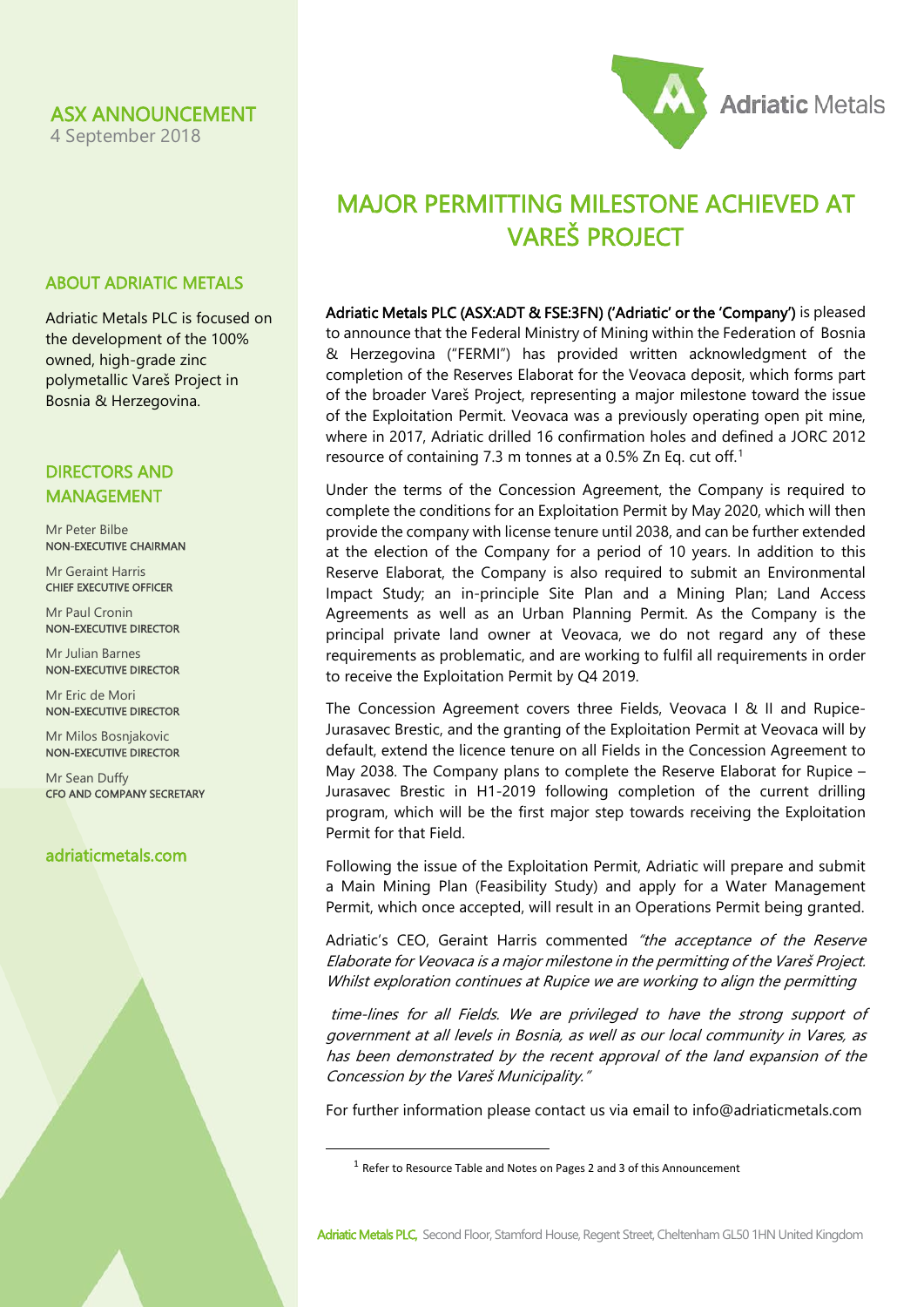

# ASX ANNOUNCEMENT

4 September 2018

## ABOUT ADRIATIC METALS

Adriatic Metals PLC (ASX:ADT) ("Adriatic" or "Company") is an ASX-listed zinc polymetallic explorer and developer via its 100% interest in the Vareš Project in Bosnia & Herzegovina. The Project comprises a historic open cut zinc/lead/barite and silver mine at Veovaca and Rupice, an advanced proximal deposit which exhibits exceptionally high grades of base and precious metals.

Adriatic's short-term aim is to expand the current JORC resource at Veovaca and to complete an in-fill drilling programme at the high-grade Rupice deposit. Adriatic has attracted a world class team to expedite its exploration efforts and to rapidly advance the Company into the development phase and utilise its first mover advantage and strategic assets in Bosnia.



## Resource Table

## **Veovaca Project Grade-Tonnage Report**

| Cut-Off Zn Eq, % | Inside/Outside Au/Ag<br>Sample Area | Category  | Volume<br>('000 m <sup>3</sup> ) | Tonnes (kt) | Density<br>$(t/m^3)$ | Pb   |    | Zn   |     | BaSO <sub>4</sub> |     | Au                       |                          | Ag                       |                |
|------------------|-------------------------------------|-----------|----------------------------------|-------------|----------------------|------|----|------|-----|-------------------|-----|--------------------------|--------------------------|--------------------------|----------------|
|                  |                                     |           |                                  |             |                      | %    | Kt | %    | Kt  | %                 | Kt  | %                        | Koz                      | %                        | Koz            |
| 0.5              | Inside                              | Indicated | 853                              | 2,614       | 3.06                 | 1.14 | 30 | 1.94 | 51  | 18                | 478 | 0.09                     | 8                        | 58                       | 4,881          |
|                  | Inside                              | Inferred  | 351                              | 997         | 2.84                 | 0.35 | 3  | 1.29 | 13  | 5                 | 55  | 0.07                     | 2                        | 16                       | 501            |
|                  | Inside                              | Sub Total | 1,204                            | 3,611       | 3.00                 | 0.92 | 33 | 1.76 | 63  | 15                | 533 | 0.08                     | 10                       | 46                       | 5,382          |
|                  | Outside                             | Indicated | 676                              | 2,024       | 2.99                 | 0.86 | 17 | 1.26 | 26  | 15                | 304 | $\overline{\phantom{a}}$ |                          |                          |                |
|                  | Outside                             | Inferred  | 567                              | 1,620       | 2.86                 | 0.51 | 8  | 0.98 | 16  | $\overline{7}$    | 110 | $\sim$                   | $\overline{\phantom{a}}$ | $\overline{\phantom{a}}$ | ٠              |
|                  | Outside                             | Sub Total | 1,243                            | 3,645       | 2.93                 | 0.70 | 26 | 1.14 | 41  | 11                | 414 | $\blacksquare$           | $\blacksquare$           | $\blacksquare$           |                |
|                  | Total                               | Total     | 2,447                            | 7,256       | 2.96                 | 0.81 | 59 | 1.45 | 104 | 13                | 947 | $\blacksquare$           | $\blacksquare$           | ٠                        |                |
|                  |                                     |           |                                  |             |                      |      |    |      |     |                   |     |                          |                          |                          |                |
| 2.0              | Inside                              | Indicated | 746                              | 2,313       | 3.10                 | 1.25 | 29 | 2.1  | 48  | 20                | 465 | 0.1                      | $\overline{7}$           | 64                       | 4,742          |
|                  | Inside                              | Inferred  | 141                              | 413         | 2.93                 | 0.59 | 2  | 2.08 | 9   | 10                | 42  | 0.07                     | 1                        | 28                       | 370            |
|                  | Inside                              | Sub Total | 887                              | 2,726       | 3.07                 | 1.15 | 31 | 2.09 | 57  | 19                | 507 | 0.09                     | 8                        | 58                       | 5,112          |
|                  | Outside                             | Indicated | 405                              | 1,254       | 3.09                 | 1.13 | 14 | 1.64 | 21  | 20                | 257 | $\overline{\phantom{a}}$ | $\overline{\phantom{a}}$ | ۰                        |                |
|                  | Outside                             | Inferred  | 150                              | 456         | 3.04                 | 0.91 | 4  | 2.05 | 9   | 17                | 79  | $\overline{\phantom{a}}$ |                          | -                        | -              |
|                  | Outside                             | Sub Total | 555                              | 1,710       | 3.08                 | 1.07 | 18 | 1.75 | 30  | 20                | 336 | $\blacksquare$           | $\overline{\phantom{a}}$ | $\overline{\phantom{0}}$ | $\blacksquare$ |
|                  | Total                               | Total     | 1,442                            | 4,436       | 3.08                 | 1.11 | 49 | 1.96 | 87  | 20                | 843 | $\blacksquare$           |                          |                          | $\blacksquare$ |